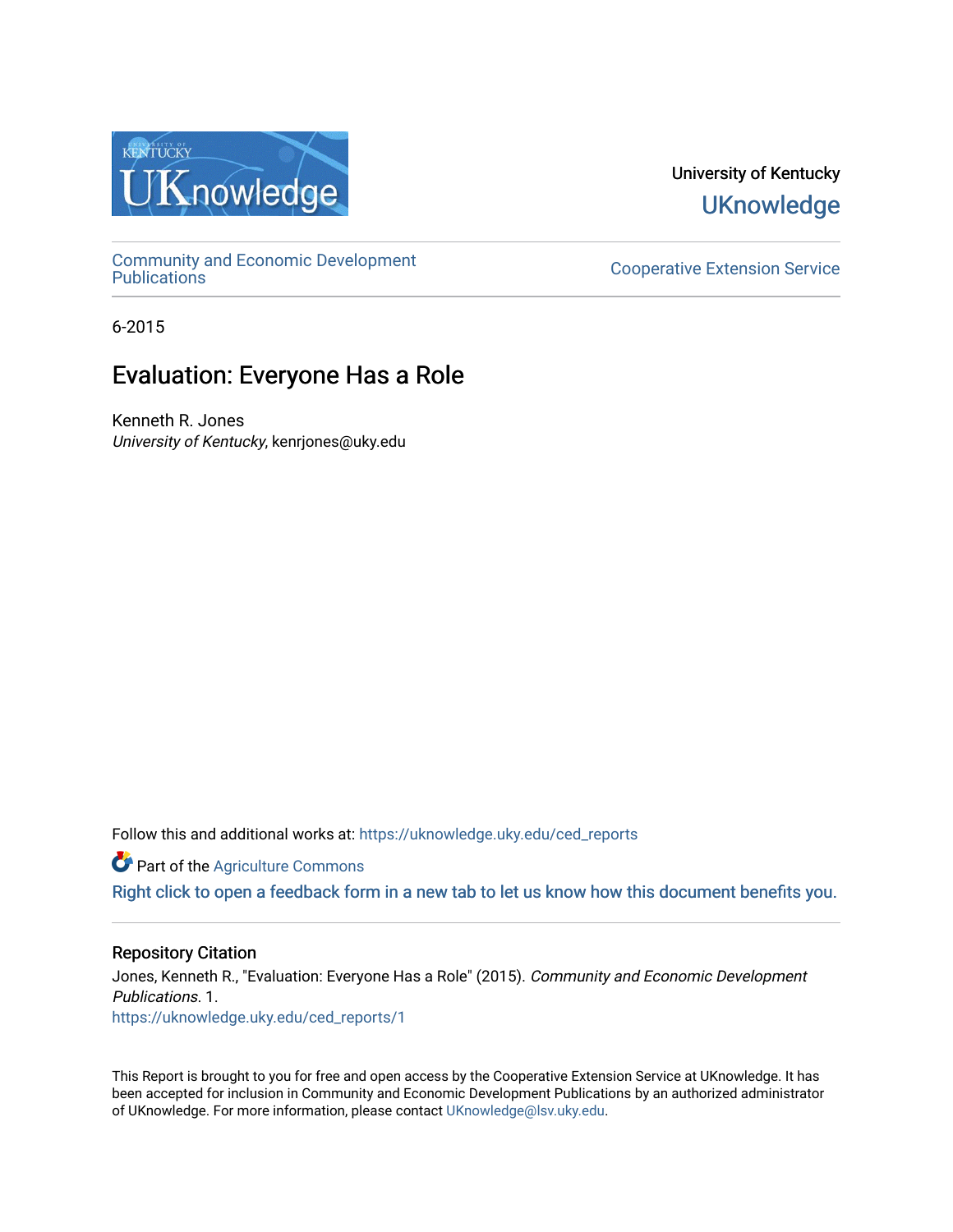

# Evaluation

**Everyone Has a Role**

*Kenneth Jones, Community and Leadership Development*

**D**<sup>o</sup> you ever wonder why the term<br>
"evaluation" is such a common word<br>
"evaluation" is such a common word among so many organizations these days? This is due in part to the heightened level of accountability that has moved beyond expectation to obligation. Believing that evaluation focuses solely on a large number of people simply participating in a program is a thing of the past. Most programs are now interested in more meaningful outcomes—not just who showed up, but what did they learn and do as a result of participating?

Everyone, from grant funders to taxpayers, wants to know if programs are worth the investment. One way to begin showing outcomes is to make sure the word gets out about the positive things an organization can offer and how its programs are changing lives. While employees may accept this responsibility, there may also be a need to ask for help from key volunteers who can share information about the success of the organization and seek support from other potential partners.

 Evaluation is a critical component of program planning that can be used to review how a process is coming along or to provide the final results of a project. However, despite its benefits, evaluation often causes some anxiety among staff and volunteers. Employees often compare it to research, while some volunteers may believe that the evaluation will be used to critique their (unpaid) role and performance!

Evaluations can also be time consuming. A thorough evaluation usually contains a number of steps, and deciding on the best way to communicate results may present challenges. Nevertheless, there are ways for staff and volunteers to work together to adequately tell success stories resulting from effective programming. While staff members are essential to organizing the pieces that strengthen an evaluation, participants may be able to serve as volunteers who can help communicate a message that promotes the value of an organization.

## **What Is Evaluation?**

Although there are a number of definitions for "evaluation," in basic terms, it is simply the process of determining whether a program is producing desired results. To meet the requirements of reporting and accountability, businesses, organizations and agencies must understand how to best measure the success of a program. If not communicated through written reports or by word of mouth, people may not know what a difference a program made in the lives of local residents.

One way to achieve evaluation goals is to involve those directly affected by a program in providing solutions to community concerns and issues. An organization's strategic plan or plan of work can be a prime example of involving community leaders throughout the evaluation process. This process is very much a part of most programming models. However, it does require careful planning in order to obtain useful data and for volunteers to fully engage and see the value of their own contributions.

In the beginning, the right questions must be asked to gather desired data on the needs of an organization or community.



*"True genius resides in the capacity for evaluation of uncertain, hazardous, and conflicting information" Winston Churchill*

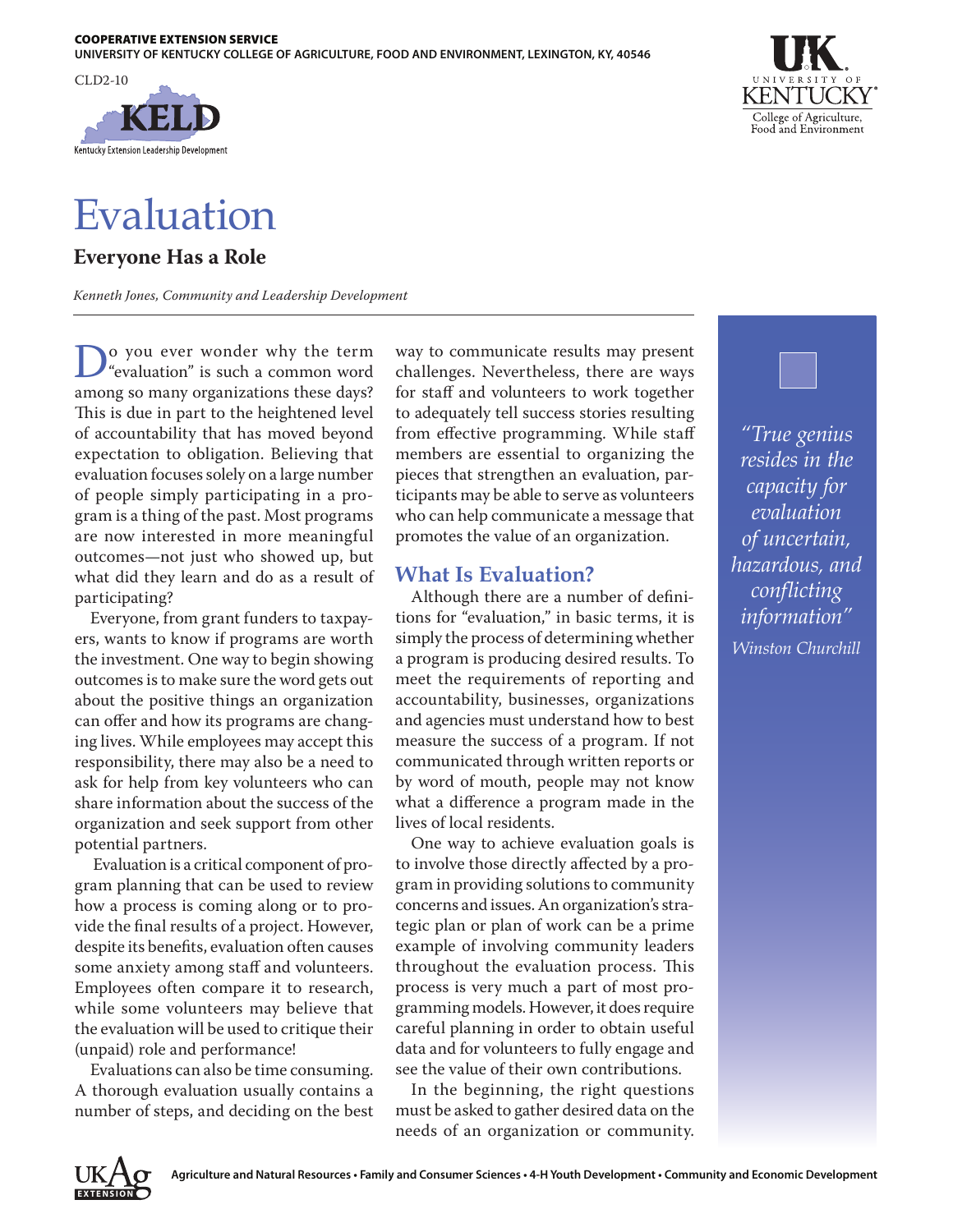*Evaluation is a critical component of program planning that can be used to review how a process is coming along or to provide the final results of a project.*

With an effective evaluation, volunteers can provide valuable insight that may enhance a program. Involving volunteers in the evaluation process serves a worthy purpose in that it allows the staff to tap into the resources of a community. Getting feedback from volunteers can allow staff to make critical changes if needed, even before an evaluation is completed.

Below are a few key ways volunteers can assist staff with evaluation in any organization:

- **• Assist in gathering adequate background knowledge of the situation**  (among program participants, within communities, etc.). It's always important to examine what needs to change and why. Whether trying to implement a program that will be of interest to teens or to promote a useful project for homeowners, volunteers may assist in determining what an organization or community needs at the grassroots level.
- **• Help identify additional volunteers.** Volunteers with specific professional skills can be critical in scouting out new talent. In general, local residents are very familiar with the people in the community and can assist in identifying individuals that can help perpetuate an organization's mission and goals. There is always the need to consider people with diverse backgrounds. Regardless of race, ethnicity, gender, class, or abilities, everyone can contribute to the expansion of an organization's reach for broader audiences. It is also important for these individuals to work with staff to determine the needs of diverse audiences and to help outline ways to successfully create programs that can promote change in their lives.
- **• Understand the volunteer's role as a contributor to the evaluation process.** Just as staff should provide explicit roles for volunteers, volunteers should take a lead in letting others know how their skills can best be utilized. Are certain volunteers good at coming up with ideas? Then perhaps they can help

determine what type of program to implement. Are there volunteers with great people skills? They may be best suited to follow up with former participants to gather information on how they benefited from past programs. In addition, the awareness of those volunteers who are long-time residents would be helpful in determining how to make adequate conclusions about certain results. Keep in mind that part of the evaluation process includes staff and volunteers striving for ways to build connections between a given organization and the community.

**• Assist with interpreting the findings.**  It is quite common for staff to be new to an area and not familiar with the needs of the community. And there are times when more experienced staff may gather data, but it might not be clear to them. Both of these scenarios present cases in which volunteers are critical in helping interpret the findings or results of an evaluation process. This approach can allow staff access to the expertise of volunteers who may be able to impart their wisdom on ways to strengthen communities. Asking for feedback from those outside the organization is a way to obtain buy-in from those who can serve as strong advocates.

### **Summary**

In these changing times, organizations need to learn from those who live in the communities they serve. Empowering volunteers to have a voice in the evaluation process has proven that these individuals can assist in presenting results that can potentially make a difference. Volunteers, in turn, should see the value they bring to local organizations and seek out more opportunities to help with evaluation techniques that can move programs to the next level. These are productive ways to help people from all communities become self-sufficient and take a stake in improving their own lives.